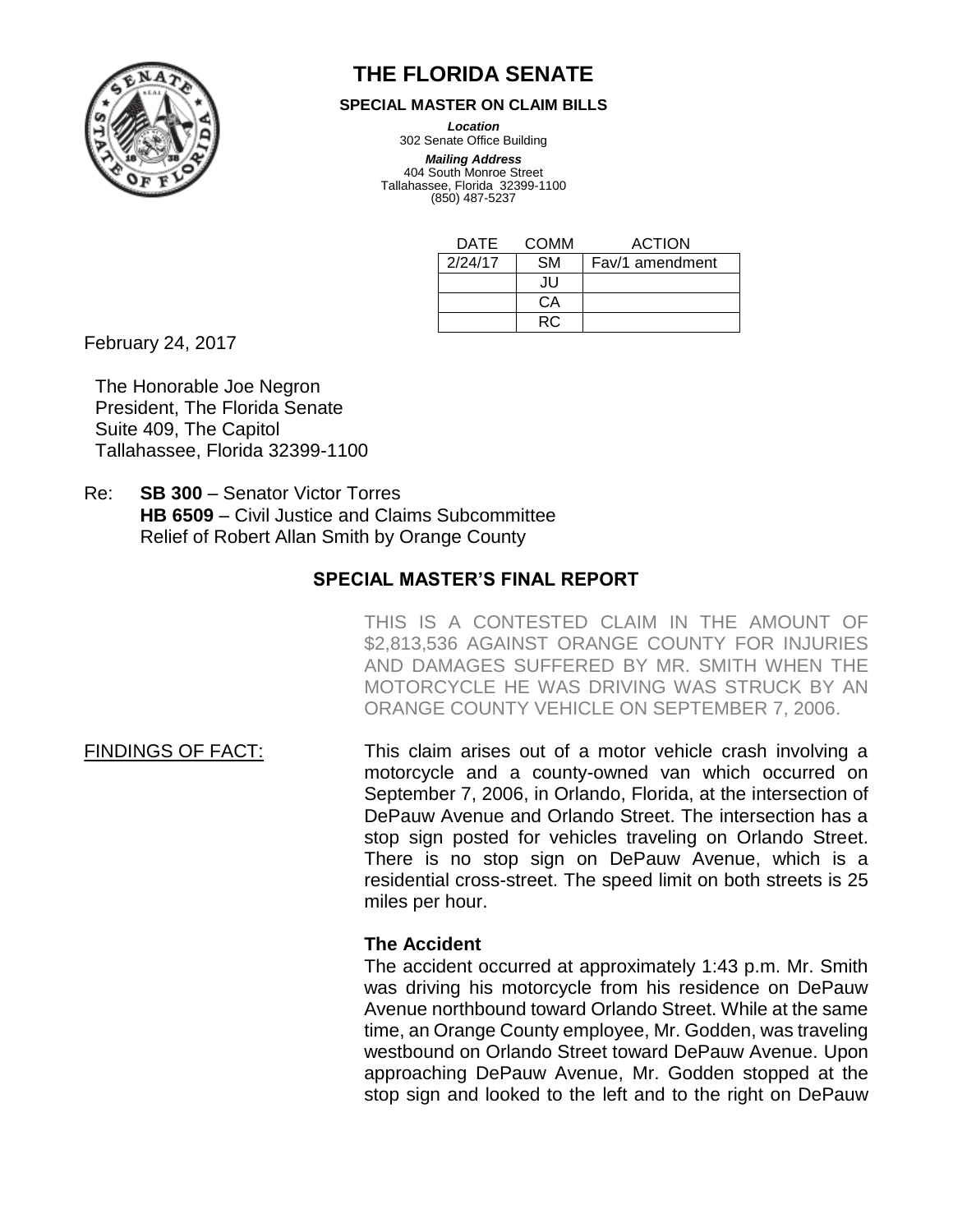Avenue. Mr. Smith testified that he visibly saw the van slow down as it approached the stop sign and, therefore, believed that it was safe to travel through the intersection. Mr. Godden proceeded from the stop sign into the intersection and the front of the van collided with the right side of the motorcycle.

At the time of the accident there were two properly parked vehicles on DePauw Avenue; these cars may have obstructed the view of Mr. Godden and Mr. Smith, and possibly caused Mr. Smith to travel down the center of the lane on DePauw Avenue.

The crash was witnessed primarily by one individual, Mr. Dean. Mr. Dean was outside in close proximity to the accident, but his sight of the impact was obstructed by a large tree. Mr. Dean testified that he had witnessed the motorcycle traveling northbound on DePauw Avenue and the van stopped on Orlando Street. Mr. Dean testified that he watched as the van proceeded straight into the intersection and witnessed Mr. Smith attempt to avoid the van by swerving into the left side of the road. While his vision was obstructed, Mr. Dean heard the sound of the impact.

The van hit Mr. Smith on the right side, causing his right leg to be partially torn from his body. On impact, Mr. Smith was not ejected from the motorcycle, but rather, remained on the motorcycle. The force of the impact shifted the motorcycle to the left, and the left peg of the motorcycle was damaged and the motorcycle continued forward until it made impact with a curb. Upon impact with the curb, Mr. Smith was ejected from the motorcycle and landed in the grass between the sidewalk and the curb.

Mr. Smith suffered extensive injuries including:

- A right leg above-the-knee amputation;
- A left leg dislocation and fracture;
- Lacerations on his face and right hand;
- A broken pelvis and sacrum; and
- Damage to his rectum and internal organs.

At the time of the accident, Mr. Smith was a motorcycle mechanic at Harley Davidson. Since the accident, Mr. Smith has received a bachelor's degree in computer design. He has been looking for employment, but has been unable to secure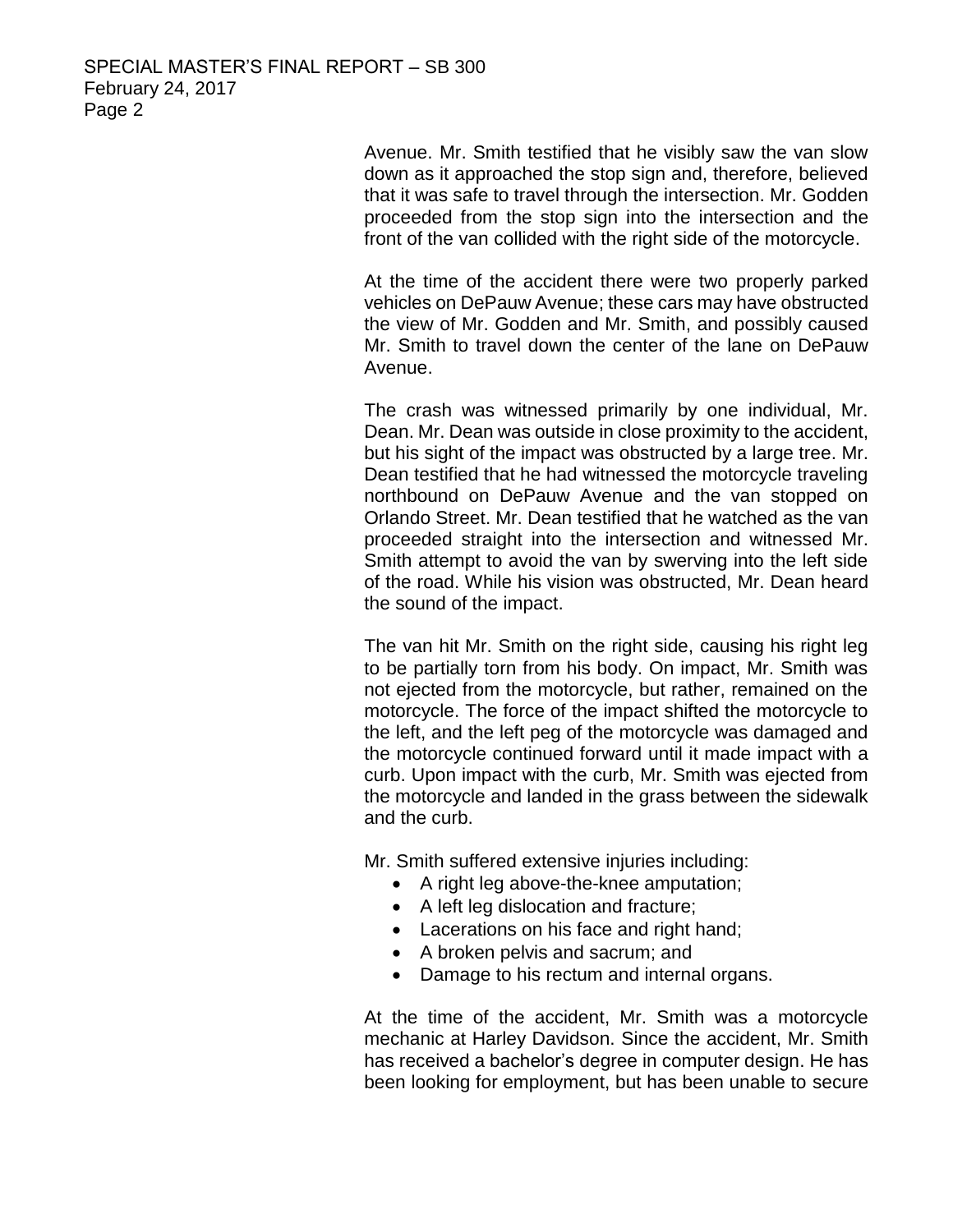a full-time position, in large part, due to his physical impairments as a result of the accident.

## **Traffic Citation**

Mr. Godden was cited with a violation of s. 316.123(2), F.S., for failure to yield from a stop sign. A violation of which is a noncriminal infraction, punishable as a moving violation. The citation, however, was subsequently dismissed.

# **Civil Suit**

The case was first tried in November of 2011, but a mistrial was declared because of issues relating to the jury. The case was retried in July of 2012, and the jury returned a verdict in favor of Mr. Smith for damages totaling \$4,814,785.37.

However, the jury found Mr. Smith to be comparatively negligent. Mr. Smith was found to be 33 percent at fault and Mr. Godden to be 67 percent at fault for the accident, so the damages were reduced accordingly. The verdict amount was also reduced due to collateral sources, which left a net verdict of \$2,913,536.09.

Section 768.28, F.S., limits the amount of damages that can be collected from a local government as a result of its negligence or the negligence of its employees. Funds in excess of this limit may only be paid upon approval of a claim bill by the Legislature. Thus, Mr. Smith will not receive the full amount of the judgement unless the Legislature approves this claim bill authorizing the additional payment.

- CLAIMANT'S ARGUMENTS: Mr. Smith argues that Orange County is liable for the negligence of its employee, Mr. Godden, when he failed to yield at a stop sign in violation of s. 316.123(2), F.S.
- RESPONDENT'S ARGUMENTS: Orange County argues that Mr. Smith was driving his motorcycle at speeds in excess of the posted speed limit. Therefore, Orange County argues that the claim bill should be denied because Mr. Smith's comparative fault for the accident was greater than Mr. Godden's.
- CONCLUSIONS OF LAW: The claim bill hearing was a *de novo* proceeding to determine whether Orange County is liable in negligence for damages suffered by the Claimant, and, if so, whether the amount of the claim is reasonable. This report is based on evidence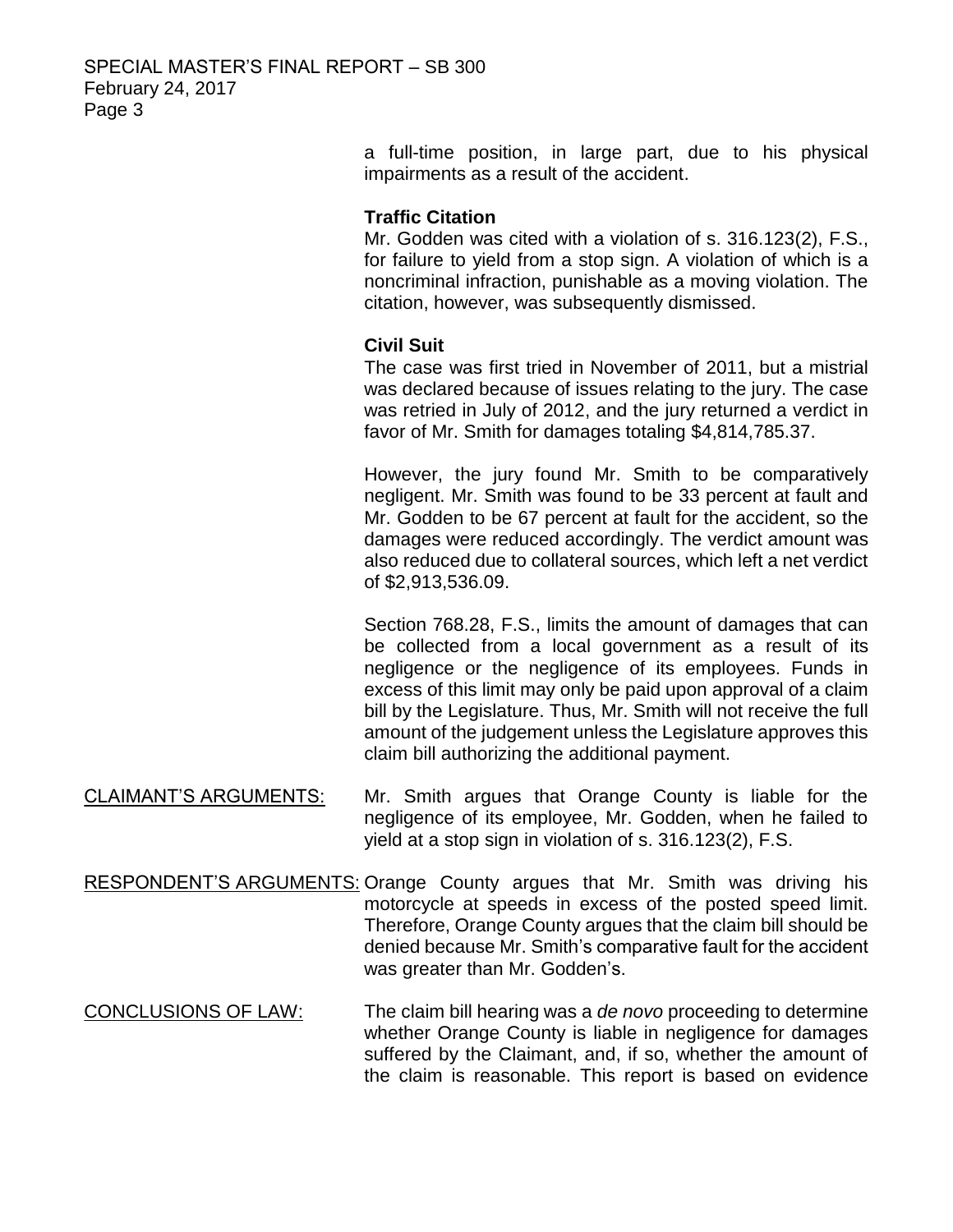presented to the Special Master prior to, during, and after the hearing.

In a negligence action, a plaintiff bears the burden of proof to establish the four elements of negligence: duty, breach, causation, and damages. *Charron v. Birge*, 37 So. 3d 292, 296 (Fla. 5th DCA 2010).

Mr. Godden, as an operator of a motor vehicle, had a reasonable duty of care to operate his vehicle at all times with proper care. A motorist's duty to use reasonable care includes a responsibility to enter intersections only upon a determination that it is safe to do so under the prevailing conditions. *Williams v. Davis*, 974 So. 2d 1052, 63 (Fla. 2007).

Section 316.23, F.S. requires drivers after having stopped at a stop sign to yield the right-of-way to any vehicle which is approaching so closely as to constitute an immediate hazard during the time when the driver is moving across or within the intersection. While a violation of a statute governing motor vehicles does not constitute negligence per se, it does constitute prima facie evidence of negligence. *Gudath v. Culp Lumber Co.*, 81 So. 2d 742, 53 (Fla. 1955).

Where a statute governing motor vehicles prohibits specific conduct that likely to cause harm to others and the same conduct is alleged in a civil action as negligent conduct causing injury to another, the statute becomes a minimum standard of care as to that conduct, and a violation of such constitutes some evidence of negligence. *Estate of Wallace v. Fisher*, 567 So. 2d 505 (Fla. 5th DCA 1990).

Mr. Godden was acting within the course and scope of his employment with Orange County at the time of the accident. Orange County, as the employer of Mr. Godden, is liable for his negligent actions. *See Mercury Motors Express v. Smith*, 393 So. 2d 545, 549 (Fla. 1981).

Based on a preponderance of the evidence, it is established that Mr. Godden breached his duty to exercise reasonable care by failing to yield the right-of-way after having stopped at the stop sign in violation of s. 316.123(2), F.S. Mr. Godden by accelerating into the intersection before making sure it was safe to proceed breached his duty of care.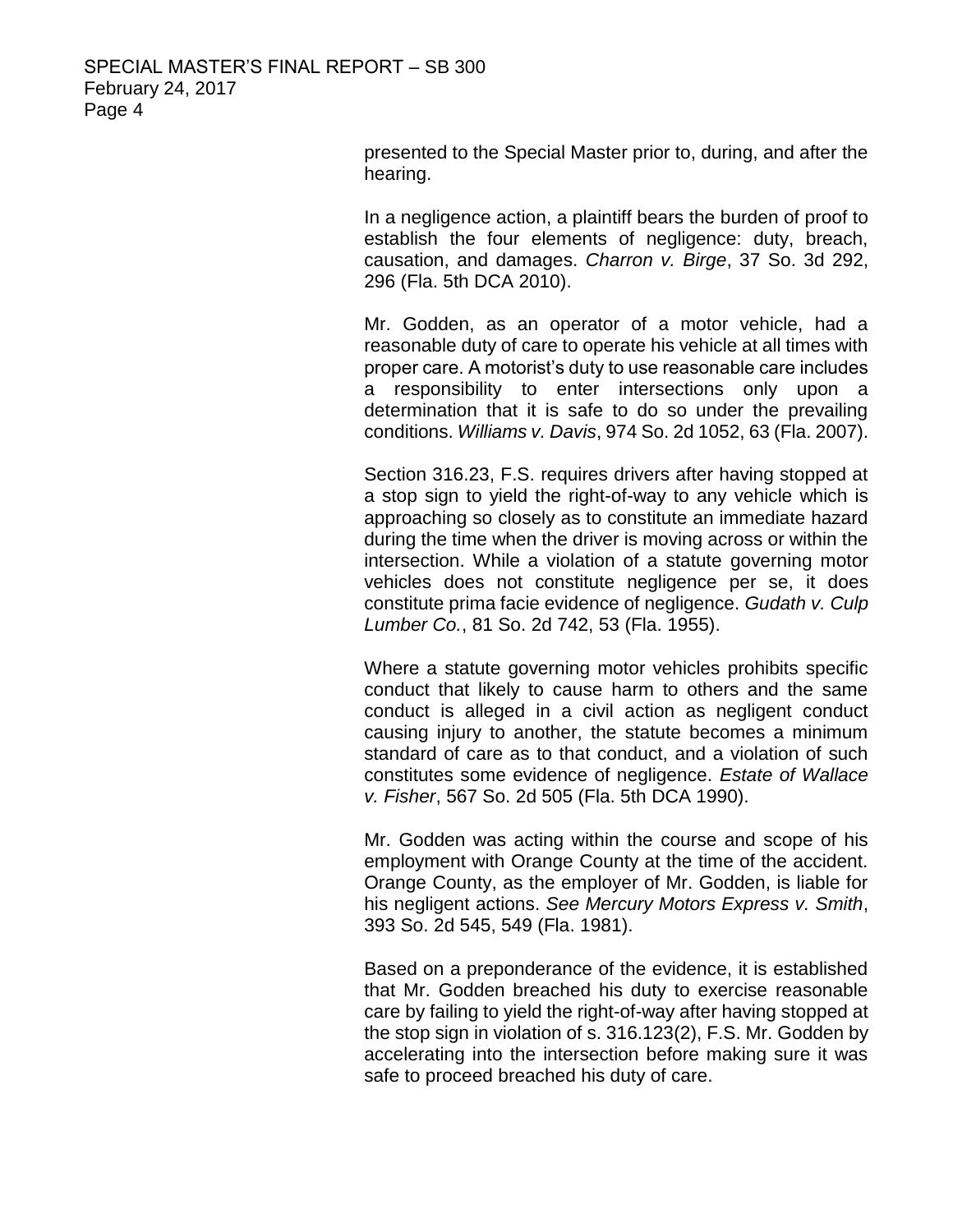Mr. Smith's extensive injuries, including the loss of his right leg, were a natural and direct consequence of Mr. Godden's negligence. *See Railway Exp. Agency v. Brabham*, 62 So. 2d 713 (Fla. 1952). The accident would not have occurred but for Mr. Godden's negligence.

As a result of Mr. Godden's negligence, Mr. Smith suffered bodily injury and resulting pain and suffering, impairment, disability, mental anguish, and loss of earnings.

## **Collateral Sources**

Under s. 768.76, F.S., damages owed by a tortfeasor can be reduced by the amount of collateral sources which have been paid to compensate the claimant. In this case, the jury's award was reduced by \$55,638 due to past Social Security Disability Income benefits and by \$325,865.58 due to amounts received by the Florida Department of Education, Medicaid, and the Veteran's Administration.

## **Comparative Negligence**

Section 768.81, F.S., Florida's comparative negligence statute, applies to this case because both Mr. Godden and Mr. Smith were at fault in the accident.

#### *Mr. Godden's Negligence*

A stop sign that is established and maintained by lawful authority at an intersection of a street represents a proclamation of danger and imposes upon the motorist the duty to stop and look before proceeding into the intersection. *Tooley v. Marquilies*, 79 So. 2d 421, 22 (Fla. 1955).

The proximate cause of the accident was Mr. Godden's negligence in proceeding into the intersection in front of Mr. Smith's approaching motorcycle at such a time where it may have been impossible for Mr. Smith to avoid the collision.

#### *Mr. Smith's Negligence*

Mr. Smith as an operator of a motor vehicle also has the duty to exercise reasonable care. Such duty includes a responsibility to enter intersections only upon a determination that it is safe to do so under the prevailing conditions. *Williams v. Davis*, 974 So. 2d 1052, 63 (Fla. 2007).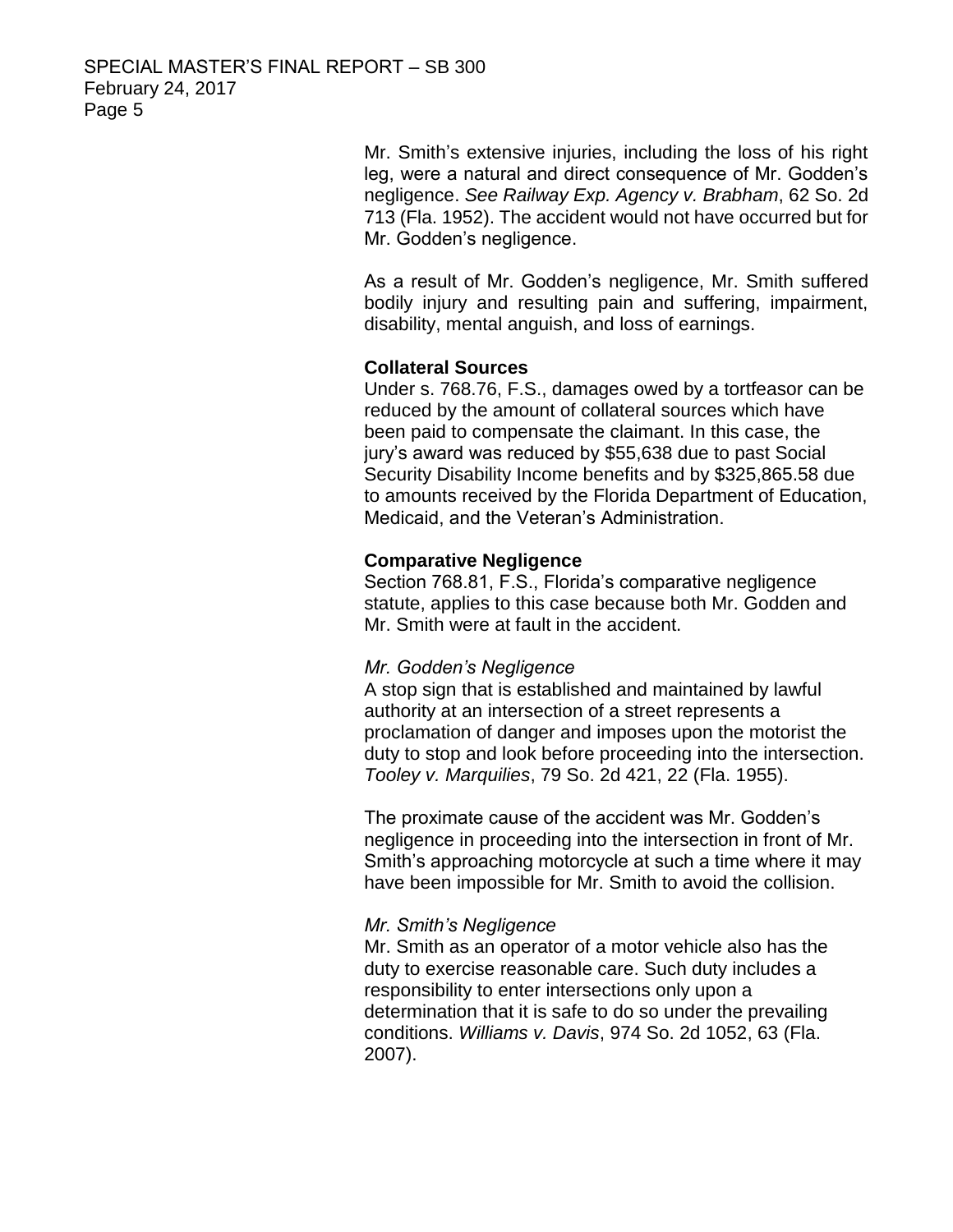|                             | The verdict amount after the reduction of collateral sources<br>and the reduction of \$84,720 in future medical expenses<br>which was agreed to by the parties is \$4,348,561.79. This<br>adjusted verdict amount was further reduced due to the<br>jury's assessment of comparative negligence against Mr.<br>Smith. The jury in the civil suit found Mr. Godden 67 percent<br>at fault and Mr. Smith 33 percent at fault. Therefore, the net<br>verdict is \$2,913,536.09.                                            |
|-----------------------------|-------------------------------------------------------------------------------------------------------------------------------------------------------------------------------------------------------------------------------------------------------------------------------------------------------------------------------------------------------------------------------------------------------------------------------------------------------------------------------------------------------------------------|
|                             | Orange County has paid the \$100,000 statutory cap on<br>liability. Mr. Smith requests that the remaining sum of<br>\$2,813,536.09 be approved in this claim bill.                                                                                                                                                                                                                                                                                                                                                      |
|                             | After consideration of all the facts presented in this case, I<br>conclude that the amount of this claim bill is appropriate.                                                                                                                                                                                                                                                                                                                                                                                           |
| <b>LEGISLATIVE HISTORY:</b> | This is the first claim bill presented to the Senate on this<br>matter.                                                                                                                                                                                                                                                                                                                                                                                                                                                 |
| <b>ATTORNEY FEES:</b>       | Mr. Smith's attorney has agreed to limit his fees to 25 percent<br>of any amount awarded by the Legislature in compliance with<br>s. 768.28(8), F.S. The bill provides that the total amount paid<br>for lobbying fees, costs, and other similar expenses relating<br>to the claim are included in the 25 percent limit.                                                                                                                                                                                                |
| <b>OTHER FEES:</b>          | The bill essentially requires that expenses for lobbying fees,<br>costs, and similar expenses be deducted from the funds that<br>may be used to pay attorney fees. However, a recent opinion<br>of the Florida Supreme Court limits the authority of the<br>Legislature to restrict fees beyond the restrictions in s. 768.28,<br>F.S. <sup>1</sup> As such, the bill should be amended to remove these<br>fee limits in conformity with the Court's opinion.                                                           |
| <b>FISCAL IMPACT:</b>       | Orange County at the time of the accident maintained a<br>self-insured retention in the amount of \$1,000,000 with a<br>\$10,000,000 excess liability policy. Orange County has stated<br>that if the county is required to pay out any amount of this<br>claim bill, there will be adverse impacts to the county's<br>financial position as the funds would come from charge backs<br>departments and, thereby, restrict<br>various<br>each<br>to<br>department's ability to provide services and conduct<br>programs. |

<sup>1</sup> *Searcy, Denney, Scarola, Barnhart & Shipley v. State*, 2017 Fla. LEXIS 234 (Fla. 2017).

 $\overline{a}$